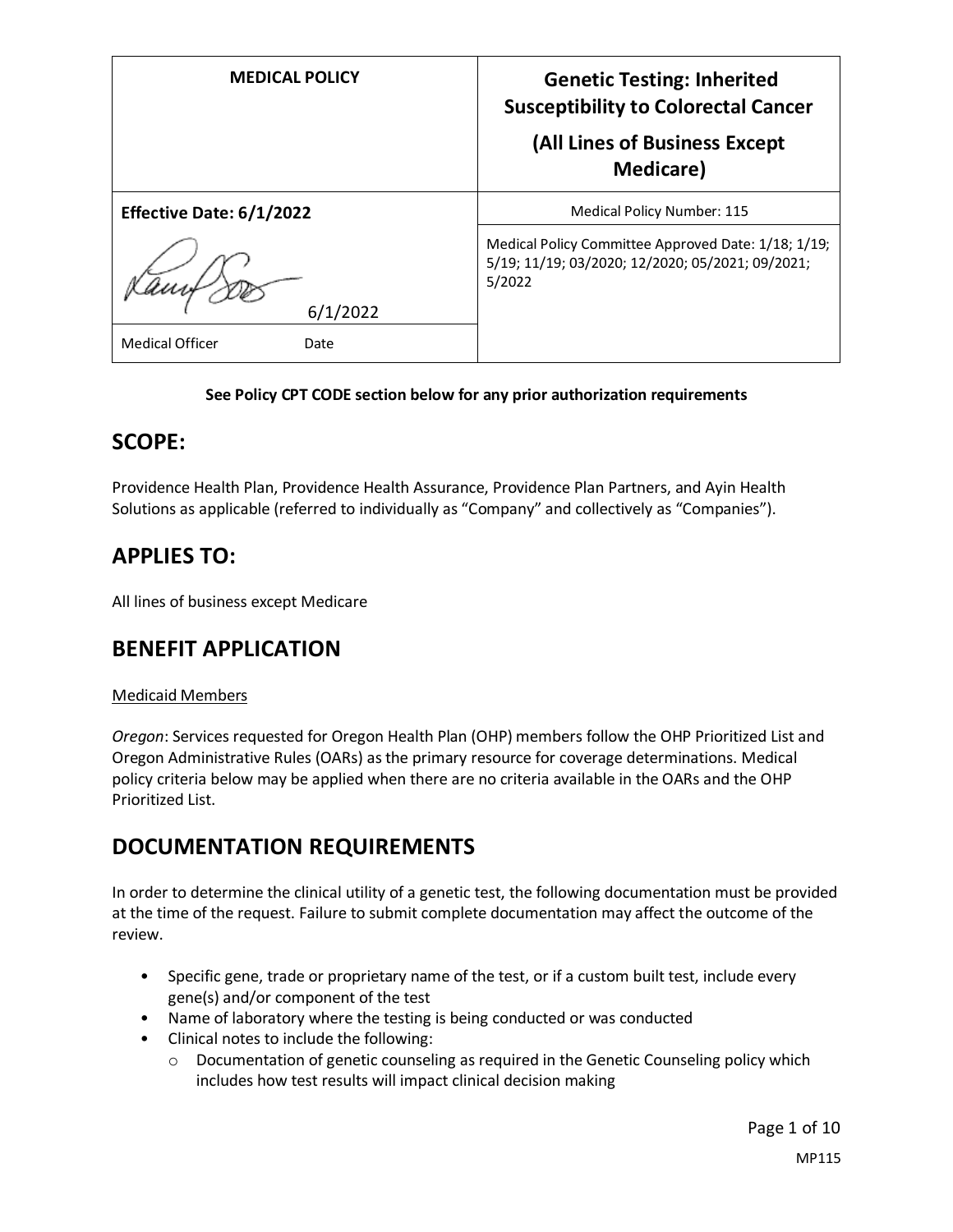- $\circ$  If relevant, pre-test counseling notes should document the reason why an affected family member cannot be tested prior to testing an unaffected member
- o Reason (indication) for performing test, including the suspected condition
- o Existing signs and/or symptoms related to reason for current test request
- o Prior test/laboratory results related to reason for current test request
- o Family history, if applicable
- o How results from current test request will impact clinical decision making
- All relevant CPT/HCPCS codes billed

# **POLICY CRITERIA**

#### **Notes:**

- Genetic tests addressed in this policy only include the following well-defined inherited cancer syndromes:
	- o Hereditary Non-Polyposis Colorectal Cancer (HNPCC, also known as Lynch Syndrome);
	- o Familial Adenomatous Polyposis (FAP) and Attenuated FAP (AFAP);
	- o MYH-associated Polyposis (MAP).
- Testing for additional, lower penetrant syndromes or genes are not addressed by this policy and may be subject to review by the policy, Genetic and Molecular Testing.
- This policy does not address immunohistochemistry (IHC) or microsatellite instability (MSI) tests, which may be considered medically necessary and standard of care in patients with colon or endometrial cancer.
- Both maternal and paternal family histories must be considered separately when identifying families with an increased risk of colorectal cancer.
- When possible, family members with cancer associated with inherited colorectal cancer should be tested first, prior to testing unaffected members. Testing an unaffected member has significant limitations on interpreting test results. Pre-test counseling notes should document the reason why an affected family member cannot be tested prior to testing an unaffected member.

## **Genetic Testing: Covered Testing**

- I. Genetic testing for a single gene or any combination of the following genes (*APC*, *MUTYH*, *MLH1, MSH2, MSH6, PMS2*, and/or *EPCAM*) may be considered **medically necessary** for the evaluation of high-risk colorectal cancer syndromes when Genetic Counseling general requirements have been met [see Genetic Counseling (All Lines of Business Except Medicare) policy for specific criteria] **and any one** of the following criteria (A.-D.) are met:
	- A. Documentation indicates a first-degree relative\* has a known pathogenic mutation in one of the genes listed above and testing is based on the identified mutation; **or**
	- B. Patient has a personal history of **any one** of the following (1.-6.):
		- 1. Greater than 10 adenomas; **or**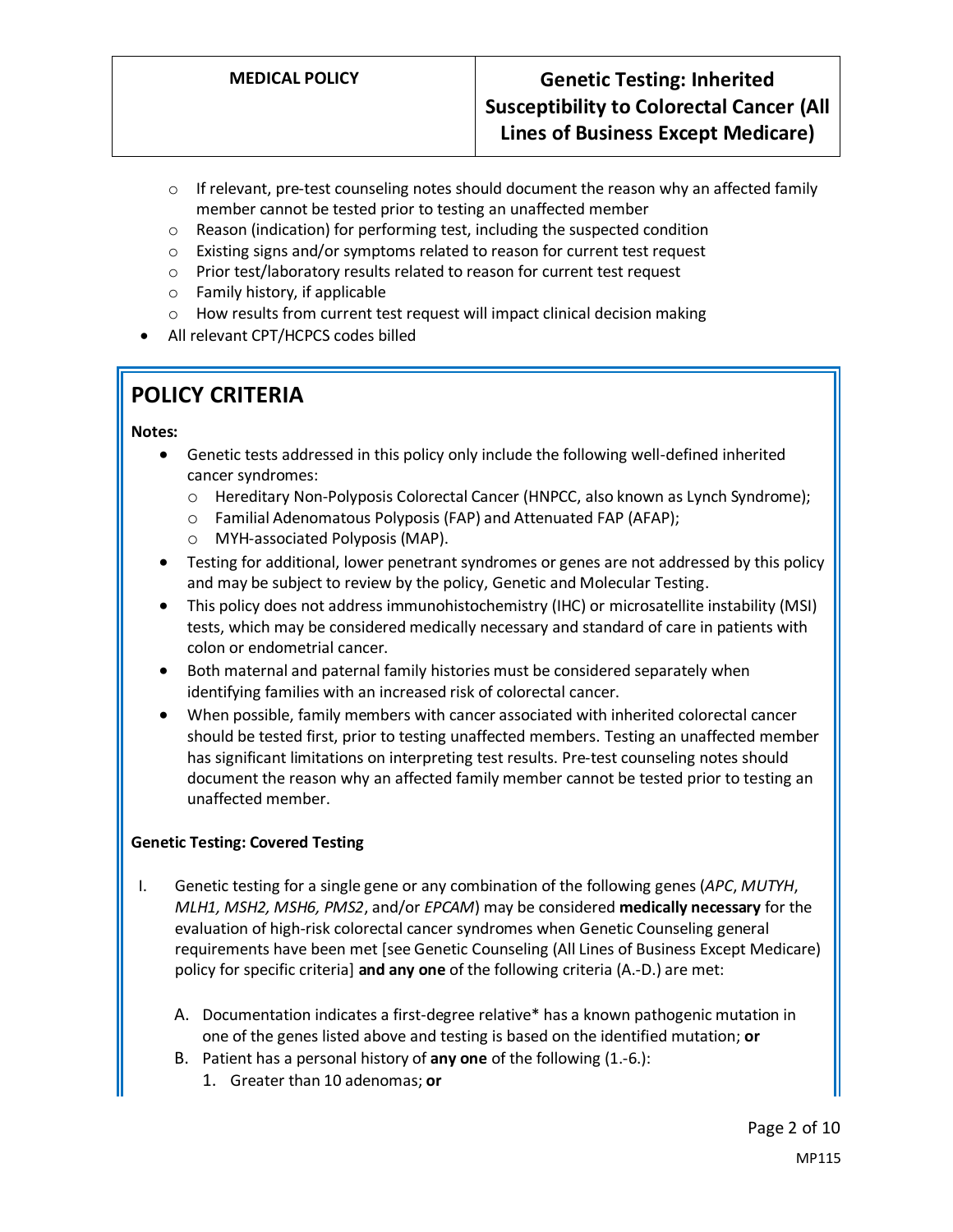- 2. Colorectal or endometrial cancer diagnosed <50 years; **or**
- 3. Colorectal or endometrial cancer and another Lynch Syndrome (LS)-related cancer\*\* (can be synchronous or metachronous); **or**
- 4. Colorectal or endometrial cancer and one or more first- or second-degree relative(s) with an LS-related cancer diagnosed <50 years; **or**
- 5. Colorectal or endometrial cancer and two or more first- or second-degree relatives with an LS-related cancer, regardless of age; **or**
- 6. Colorectal or endometrial cancer at any age with tumor showing evidence of mismatch repair deficiency, either by microsatellite instability (MSI) or loss of MMR protein expression; **or**
- C. Patient has a family history of **any one** of the following (1.-5.):
	- 1. One or more relative(s) with polyposis (greater than 10 adenomas); **or**
	- 2. One or more first-degree relative(s)\* with colorectal or endometrial cancer diagnosed <50 years; **or**
	- 3. One or more first-degree relative(s)\* with colorectal or endometrial cancer and another LS-related cancer\*\*; **or**
	- 4. Two or more first- or second-degree relative(s)\* with LS-related cancers, including one or more diagnosed <50 years; **or**
	- 5. Three or more first- or second-degree relative(s)\* with LS-related cancers, regardless of age; **or**
- D. An individual with a LS-related cancer or an unaffected individual with a ≥5% risk for having an MMR gene mutation based on one of the following prediction models: MMRpro, PREMM5, or MMRpredict. \*\*\* (See Policy Guidelines for links to tools.)
- II. Genetic testing for *BRAF* V600E or *MLH1* promoter methylation testing is considered **medically necessary** to rule out a diagnosis of Lynch syndrome in patients with a loss of DNA protein expression of *MLH1* on IHC tumor testing or an MSI-H test result.

#### **Genetic Testing: Non-covered Testing**

- III. Genetic testing for *APC, MUTYH, MLH1, MSH2, MSH6, PMS2* and/or *EPCAM* gene mutation(s) is considered **not medically necessary and is not covered** when criteria I., II., or III., are not met, including but not limited to the following:
	- A. Cancer risk assessment in the general population.
	- B. When the genetic variant reported in a family member is a variant of unknown significance (VUS) (also known as unclassified variant, variant of uncertain significance).
	- C. When testing in criteria II. above results in a positive test for the BRAF V600E mutation and/or MLH1 promoter hypermethylation.
- IV. Genetic panel testing which includes genes other than *APC, MUTYH, MLH1, MSH2, MSH6*, *PMS2* and/or *EPCAM* is considered **investigational and is not covered**. Examples of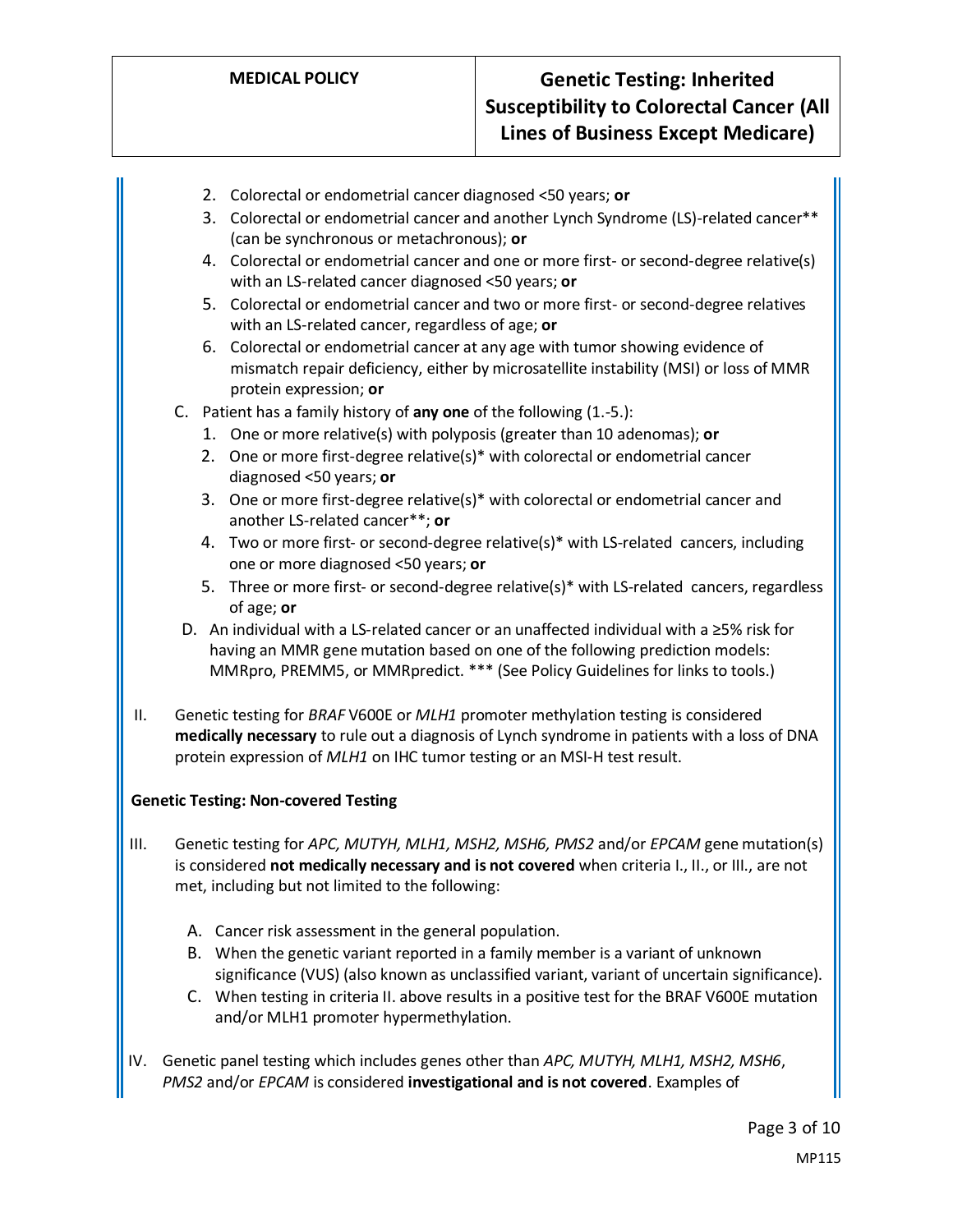investigational panels include, but are not limited to, the following:

- A. Myriad myRisk® panel test
- B. Ambry ColoNext® panel test
- C. GeneDx Colorectal Cancer Panel test

Link t[o Policy Summary](#page-7-0)

## **POLICY GUIDELINES**

#### **Genetic Panel Testing**

The clinical utility of testing has been established for all six of the genes listed above in the policy criteria. Therefore, when medical necessity criteria are met, genetic panel testing for Lynch and welldefined polyposis syndromes may include one or more of **any combination** of the genes listed in this section above. For example, genetic panels, such as the Myriad's COLARIS® panel test, which includes only the genes, or a subset of the genes, addressed in the medical necessity criteria (II.) above, may be considered medically necessary when criteria are met.

#### \*Close Blood Relatives

The National Comprehensive Cancer Network (NCCN) defines close blood relative as first- (parents, siblings and children), second- (grandparents, aunts, uncles, nieces and nephews, grandchildren and half-siblings), and third degree-relatives (great-grandparents, great-aunts, great uncles, great grandchildren and first cousins) on same side of family.

#### \*\*Lynch Syndrome-Related Cancers

Lynch syndrome-related cancers include: colorectal, endometrial, gastric, ovarian, pancreatic, ureter or renal pelvis, brain (usually glioblastoma), small intestinal cancers, sebaceous adenomas and carcinomas, and keratoacanthomas as seen in Muir–Torre syndrome.

#### \*\*\*MMR Gene Mutation Risk Prediction Models

- MMRpro[: http://www4.utsouthwestern.edu/breasthealth/cagene/](http://www4.utsouthwestern.edu/breasthealth/cagene/)
- PREMM5:<http://premm.dfci.harvard.edu/>
- MMRpredict:<http://hnpccpredict.hgu.mrc.ac.uk/>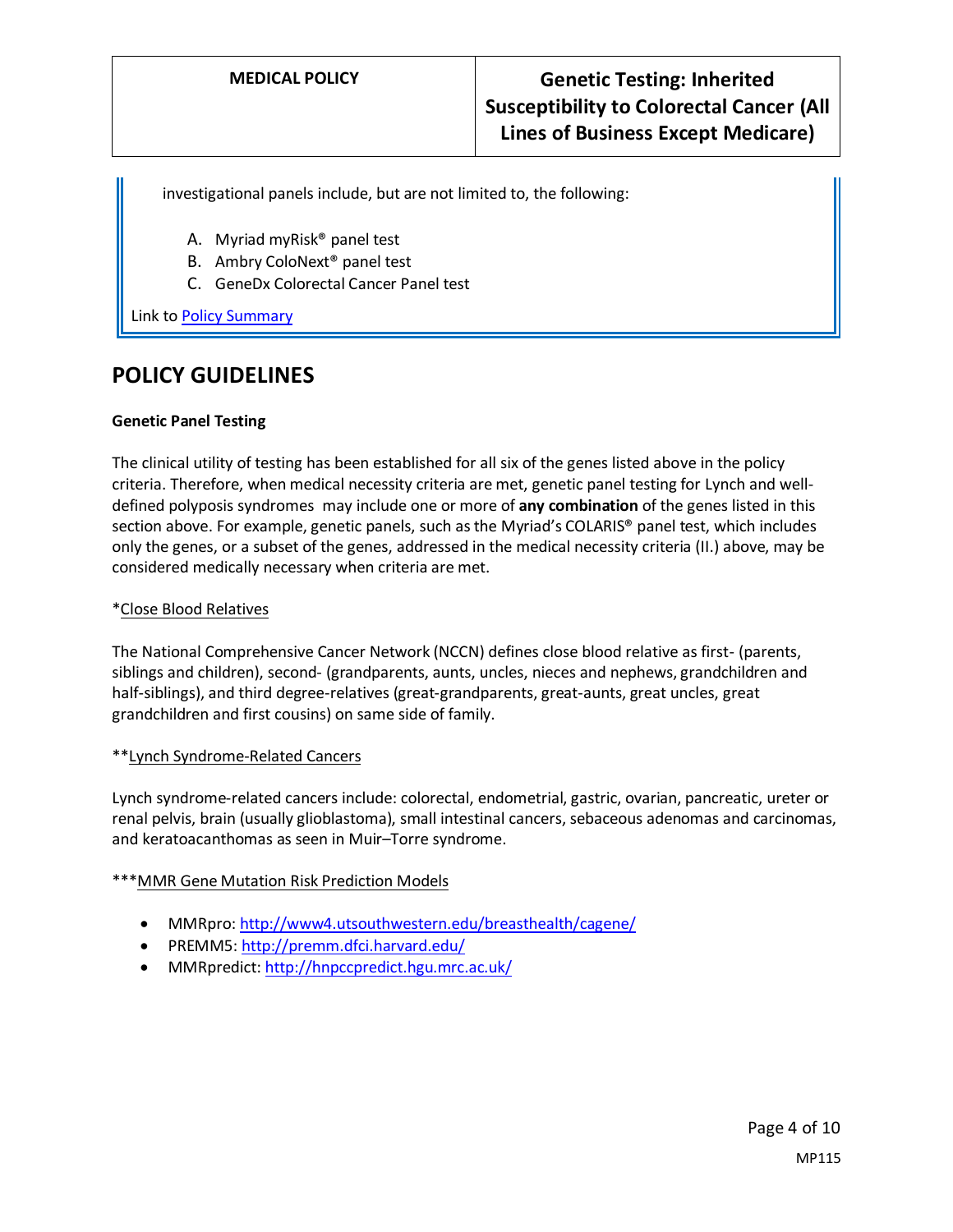## **CPT CODES**

| <b>All Lines of Business Except Medicare</b> |                                                                                                                                                                                                                                                                            |  |
|----------------------------------------------|----------------------------------------------------------------------------------------------------------------------------------------------------------------------------------------------------------------------------------------------------------------------------|--|
| <b>Prior Authorization Required</b>          |                                                                                                                                                                                                                                                                            |  |
| 0157U                                        | APC (APC regulator of WNT signaling pathway) (eg, familial adenomatosis polyposis<br>[FAP]) mRNA sequence analysis (List separately in addition to code for primary<br>procedure)                                                                                          |  |
| 0158U                                        | MLH1 (mutL homolog 1) (eg, hereditary non-polyposis colorectal cancer, Lynch<br>syndrome) mRNA sequence analysis (List separately in addition to code for primary<br>procedure)                                                                                            |  |
| 0159U                                        | MSH2 (mutS homolog 2) (eg, hereditary colon cancer, Lynch syndrome) mRNA<br>sequence analysis (List separately in addition to code for primary procedure)                                                                                                                  |  |
| 0160U                                        | MSH6 (mutS homolog 6) (eg, hereditary colon cancer, Lynch syndrome) mRNA<br>sequence analysis (List separately in addition to code for primary procedure)                                                                                                                  |  |
| 0161U                                        | PMS2 (PMS1 homolog 2, mismatch repair system component) (eg, hereditary non-<br>polyposis colorectal cancer, Lynch syndrome) mRNA sequence analysis (List separately<br>in addition to code for primary procedure)                                                         |  |
| 0162U                                        | Hereditary colon cancer (Lynch syndrome), targeted mRNA sequence analysis panel<br>(MLH1, MSH2, MSH6, PMS2) (List separately in addition to code for primary procedure)                                                                                                    |  |
| 0238U                                        | Oncology (Lynch syndrome), genomic DNA sequence analysis of MLH1, MSH2, MSH6,<br>PMS2, and EPCAM, including small sequence changes in exonic and intronic regions,<br>deletions, duplications, mobile element insertions, and variants in non-uniquely<br>mappable regions |  |
| 81201                                        | APC (adenomatous polyposis coli)(e.g. familial adenomatosis polyposis[FAP] gene<br>analysis, full gene sequence                                                                                                                                                            |  |
| 81202                                        | APC (adenomatous polyposis coli)(e.g. familial adenomatosis polyposis [FAP] gene<br>analysis, known familial variants                                                                                                                                                      |  |
| 81203                                        | APC (adenomatous polyposis coli)(e.g. familial adenomatosis polyposis [FAP] gene<br>analysis; duplication/deletion variants                                                                                                                                                |  |
| 81210                                        | BRAF (v-raf murine sarcoma viral oncogene homolog B1) (e.g. Colon Cancer) gene<br>analysis, V600E variant                                                                                                                                                                  |  |
| 81288                                        | MLH1 (mutl. Homolog1, colon cancer, non-polyposis type 2 (e.g. hereditary non-<br>polyposis colorectal cancer, Lynch syndrome) gene analysis; promoter methylation<br>analysis                                                                                             |  |
| 81292                                        | MLH1 (mutl. Homolog1, colon cancer, non-polyposis type 2 (e.g. hereditary non-<br>polyposis colorectal cancer, Lynch syndrome) gene analysis; full sequence analysis                                                                                                       |  |
| 81293                                        | MLH1 (homolog 1, colon cancer, nonpolyposis type 2) (e.g., hereditary non-polyposis<br>colorectal cancer, Lynch syndrome) gene analysis; known familial variants                                                                                                           |  |
| 81294                                        | MLH1 (mutL homolog 1, colon cancer, nonpolyposis type 2) (e.g., hereditary non-<br>Polyposis colorectal cancer, Lynch Syndrome) gene analysis; duplication/deletion<br>variants                                                                                            |  |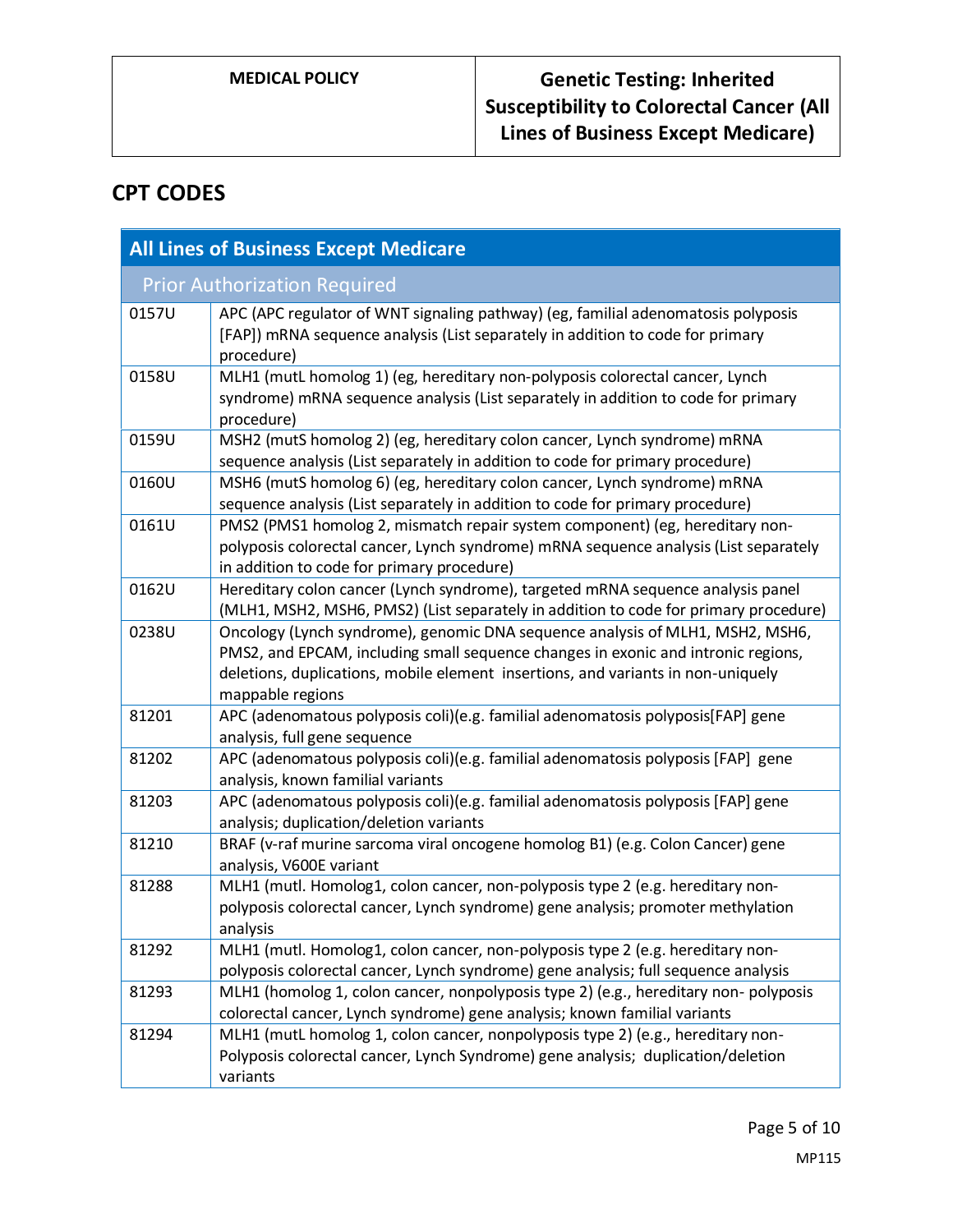# **MEDICAL POLICY Genetic Testing: Inherited Susceptibility to Colorectal Cancer (All Lines of Business Except Medicare)**

| 81295 | MSH2 (mutS homolog 2, colon cancer, nonpolyposis type 1) (e.g., hereditary non-                                                                                        |
|-------|------------------------------------------------------------------------------------------------------------------------------------------------------------------------|
|       | polyposis colorectal cancer, Lynch syndrome) gene analysis; full sequence analysis                                                                                     |
| 81296 | MSH2 (mutS homolog 2, colon cancer, nonpolyposis type 1) (e.g., hereditary non-                                                                                        |
|       | polyposis colorectal cancer, Lynch syndrome) gene analysis; known familial variants                                                                                    |
| 81297 | MSH2 (mutS homolog 2, colon cancer, Lynch syndrome) gene analysis;                                                                                                     |
|       | duplication/deletion variants                                                                                                                                          |
| 81298 | MSH6 (mutS homolog 6 [E.coli]) (e.g., hereditary non-polyposis colorectal cancer, Lynch                                                                                |
|       | syndrome) gene analysis; known familial variants                                                                                                                       |
| 81299 | MSH6 (mutS homolog 6 [E.coli])(e.g. hereditary nonpolyposis colorectal cancer, Lynch                                                                                   |
|       | syndrome) gene analysis; known familial variants                                                                                                                       |
| 81300 | MSH6 (mutS homolog 6 [E.coli]) (e.g., hereditary non-polyposis colorectal cancer,                                                                                      |
|       | Lynch syndrome) gene analysis; duplication/deletion variants                                                                                                           |
| 81317 | PMS2 (postmeiotic segregation increased 2 [S. cerevisiae]) (e.g., hereditary non-                                                                                      |
|       | polyposis colorectal cancer, Lynch syndrome) gene analysis; full sequence analysis                                                                                     |
| 81318 | PMS2 (postmeiotic segregation increased 2 [S. cerevisiae]) (e.g., hereditary non-                                                                                      |
|       | polyposis colorectal cancer, Lynch syndrome) gene analysis; known familial variants                                                                                    |
| 81319 | PMS2 (postmeiotic segregation increased 2 [S. cerevisiae]) (e.g., hereditary non-                                                                                      |
|       | polyposis colorectal cancer, Lynch syndrome) gene analysis; duplication/deletion                                                                                       |
|       | variants                                                                                                                                                               |
| 81401 | Molecular pathology procedure, Level 2 (eg, 2-10 SNPs, 1 methylated variant, or 1                                                                                      |
|       | somatic variant [typically using nonsequencing target variant analysis], or detection of a                                                                             |
|       | dynamic mutation disorder/triplet repeat) - when used for MUTYH (mutY homolog [E.                                                                                      |
|       | coli]) (eg, MYH-associated polyposis), common variants (eg, Y165C, G382D)                                                                                              |
| 81403 | Molecular pathology procedure, Level 4 (eg, analysis of single exon by DNA sequence                                                                                    |
|       | analysis, analysis of >10 amplicons using multiplex PCR in 2 or more independent                                                                                       |
|       | reactions, mutation scanning or duplication/deletion variants of 2-5 exons) - when used                                                                                |
|       | for EPCAM (epithelial cell adhesion molecule) (eg, Lynch syndrome),                                                                                                    |
|       | duplication/deletion analysis                                                                                                                                          |
| 81406 | Molecular pathology procedure, Level 7 (eg, analysis of 11-25 exons by DNA sequence                                                                                    |
|       | analysis, mutation scanning or duplication/deletion variants of 26-50 exons,                                                                                           |
|       | cytogenomic array analysis for neoplasia) - when used for MUTYH (mutY homolog [E.                                                                                      |
| 81435 | coli]) (eg, MYH-associated polyposis), full gene sequence                                                                                                              |
|       | Hereditary colon cancer disorders (eg, Lynch syndrome, PTEN hamartoma syndrome,<br>Cowden syndrome, familial adenomatosis polyposis); genomic sequence analysis panel, |
|       | must include sequencing of at least 10 genes, including APC, BMPR1A, CDH1, MLH1,                                                                                       |
|       | MSH2, MSH6, MUTYH, PTEN, SMAD4, and STK11                                                                                                                              |
| 81436 | Hereditary colon cancer disorders (eg, Lynch syndrome, PTEN hamartoma syndrome,                                                                                        |
|       | Cowden syndrome, familial adenomatosis polyposis); duplication/deletion analysis                                                                                       |
|       | panel, must include analysis of at least 5 genes, including MLH1, MSH2, EPCAM,                                                                                         |
|       | SMAD4, and STK11                                                                                                                                                       |
| 81445 | Targeted genomic sequence analysis panel, solid organ neoplasm, DNA analysis, and                                                                                      |
|       | RNA analysis when performed, 5-50 genes (eg, ALK, BRAF, CDKN2A, EGFR, ERBB2, KIT,                                                                                      |
|       | KRAS, NRAS, MET, PDGFRA, PDGFRB, PGR, PIK3CA, PTEN, RET), interrogation for                                                                                            |
|       | sequence variants and copy number variants or rearrangements, if performed                                                                                             |
|       |                                                                                                                                                                        |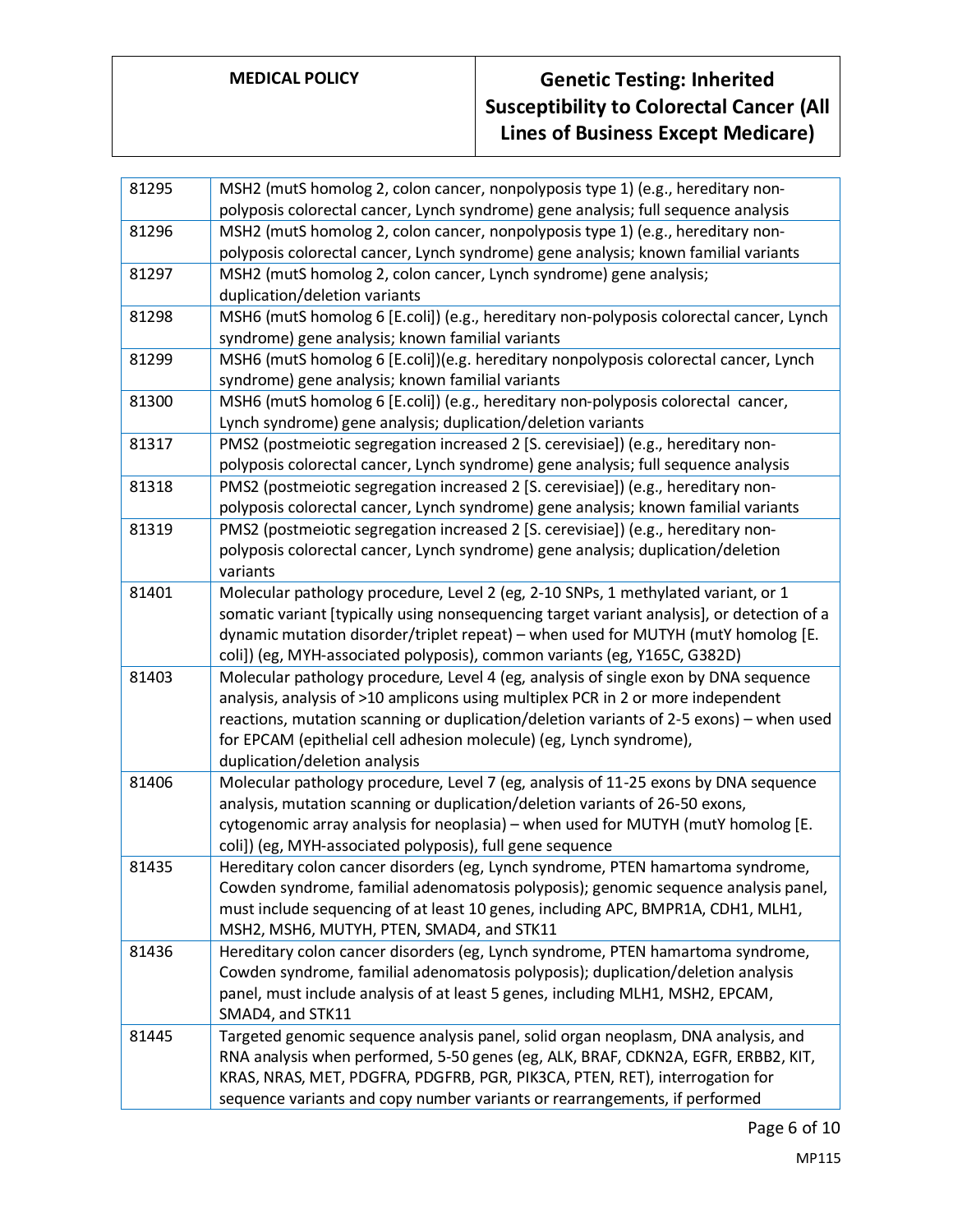## **MEDICAL POLICY Genetic Testing: Inherited Susceptibility to Colorectal Cancer (All Lines of Business Except Medicare)**

| 81455                                                                                         | Targeted genomic sequence analysis panel, solid organ or hematolymphoid neoplasm,<br>DNA analysis, and RNA analysis when performed, 51 or greater genes (eg, ALK, BRAF,<br>CDKN2A, CEBPA, DNMT3A, EGFR, ERBB2, EZH2, FLT3, IDH1, IDH2, JAK2, KIT, KRAS, MLL,<br>NPM1, NRAS, MET, NOTCH1, PDGFRA, PDGFRB, PGR, PIK3CA, PTEN, RET), interrogation<br>for sequence variants and copy number variants or rearrangements, if performed |  |
|-----------------------------------------------------------------------------------------------|-----------------------------------------------------------------------------------------------------------------------------------------------------------------------------------------------------------------------------------------------------------------------------------------------------------------------------------------------------------------------------------------------------------------------------------|--|
| <b>Not Covered</b>                                                                            |                                                                                                                                                                                                                                                                                                                                                                                                                                   |  |
| 0101U                                                                                         | Hereditary colon cancer disorders (eg, Lynch syndrome, PTEN hamartoma syndrome,<br>Cowden syndrome, familial adenomatosis polyposis), genomic sequence analysis panel<br>utilizing a combination of NGS, Sanger, MLPA, and array CGH, with MRNA analytics to<br>resolve variants of unknown significance when indicated (15 genes [sequencing and<br>deletion/duplication], EPCAM and GREM1 [deletion/duplication only])          |  |
| 0130U                                                                                         | Hereditary colon cancer disorders (eg, Lynch syndrome, PTEN hamartoma syndrome,<br>Cowden syndrome, familial adenomatosis polyposis), targeted mRNA sequence analysis<br>panel (APC, CDH1, CHEK2, MLH1, MSH2, MSH6, MUTYH, PMS2, PTEN, and TP53) (List<br>separately in addition to code for primary procedure)                                                                                                                   |  |
| <b>Unlisted Codes</b>                                                                         |                                                                                                                                                                                                                                                                                                                                                                                                                                   |  |
| All unlisted codes will be reviewed for medical necessity, correct coding, and pricing at the |                                                                                                                                                                                                                                                                                                                                                                                                                                   |  |
| claim level. If an unlisted code is billed related to services addressed in this policy then  |                                                                                                                                                                                                                                                                                                                                                                                                                                   |  |
| prior-authorization is required.                                                              |                                                                                                                                                                                                                                                                                                                                                                                                                                   |  |
| 81479                                                                                         | Unlisted molecular pathology procedure                                                                                                                                                                                                                                                                                                                                                                                            |  |
|                                                                                               |                                                                                                                                                                                                                                                                                                                                                                                                                                   |  |

## **DESCRIPTION**

## Clinical Utility of Genetic Testing

Establishing the clinical utility of any test is a key component in determining its ultimate usefulness. Clinical utility may be established when published evidence demonstrates test results can be used to:

- 1. Guide treatment, management, or preventive decisions; **and**
- 2. Those decisions lead to improved primary health outcomes.

## Genetic Panel Testing

Numerous genetic panels are available which test for various combinations of genes associated with hereditary colorectal cancers. Some well-designed genetic panel tests include only the genes that have demonstrated clinical utility and high penetrance for Lynch and well-defined polyposis syndromes. However, other panel tests include a broader range of genes for these and other related cancer syndromes for which penetrance levels are intermediate and low and the clinical utility of testing is not yet established. It is not recommended that patients undergo testing for gene mutations with unknown clinical significance as test results may lead to unnecessary interventions and additional testing which is not supported by current evidence or practice standards. Therefore, the clinical utility of each gene included in a panel must be demonstrated in order to establish the medical necessity of the panel test.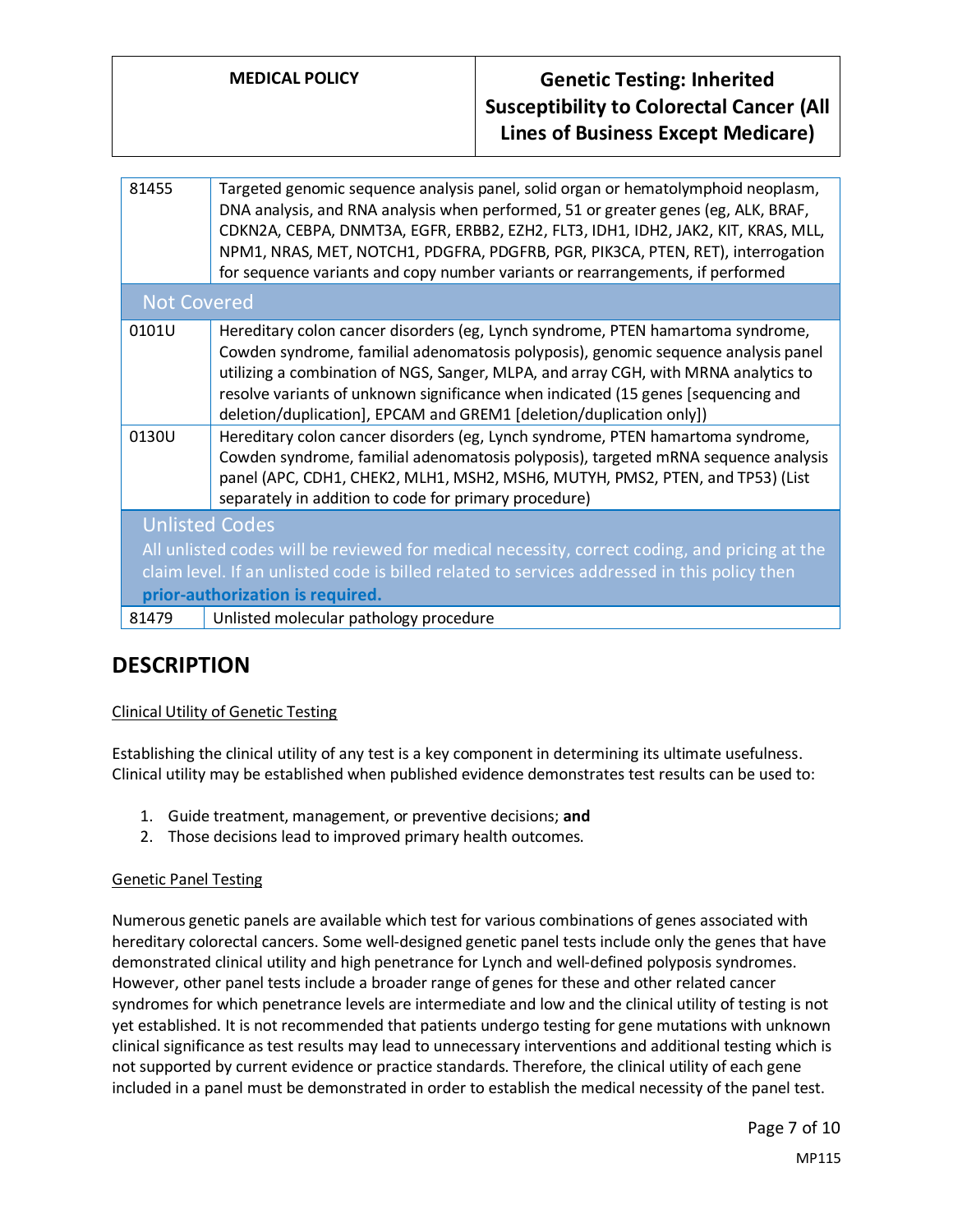## **REVIEW OF EVIDENCE/CLINICAL PRACTICE GUIDELINES**

The medical necessity criteria within this policy are primarily supported and guided by the National Comprehensive Cancer Network (NCCN) Genetic/Familial High-Risk Assessment: Colorectal clinical practice guidelines.

## National Comprehensive Cancer Network (NCCN)

The NCCN guidelines (v.1.2021) regarding genetic/familial high-risk assessment for colorectal cancer recommend a stepwise approach, with genetic testing performed in the following order:<sup>1</sup>

- 1. Individual with personal history of cancer and a known pathogenic variant in the family. In this case, a pathogenic variant includes likely pathogenic variants.
- 2. Individual with a personal history of polyps indicative of a polyposis syndrome.
- 3. Individual with a personal or family history of Lynch syndrome and LS-related cancers.

However, NCCN states that multi-gene testing has a number of advantages over sequential testing including that is more efficient, has a higher chance of providing an explanation for the cause of cancer, and the cost is similar to that of sequential testing.

In addition, NCCN states that there are many clinical scenarios in which multi-gene testing may be considered, with some examples including:

- When more than one gene can explain an inherited cancer syndrome (e.g., Lynch syndrome).
- When personal and/or family history meets criteria for more than one hereditary cancer syndrome (e.g., family meets both BRCA-related breast cancer and Lynch syndrome clinical criteria.
- When colonic polyposis has uncertain histology.

The NCCN guideline stated that multi-gene testing should be done in the context of pre- and post-test genetic counseling by certified genetic counselors or clinicians with extensive training in cancer genetics.

## <span id="page-7-0"></span>**POLICY SUMMARY**

## Medically Necessary Testing

There is enough research to show that genetic testing in genes *APC, MUTYH, MLH1, MSH2, MSH6, PMS2*, and/or *EPCAM* may improve overall health outcomes in people who might have Lynch and polyposis syndromes (FAP and MAP) and who have a family history of colorectal cancer. In addition, current clinical practice guidelines recommend genetic testing for individuals at high risk for these colorectal cancer syndromes. Therefore, genetic testing for Lynch and polyposis syndromes in genes *APC, MUTYH, MLH1, MSH2, MSH6, PMS2*, and/or *EPCAM* is considered medically necessary and covered when policy criteria are met.

> Page 8 of 10 MP115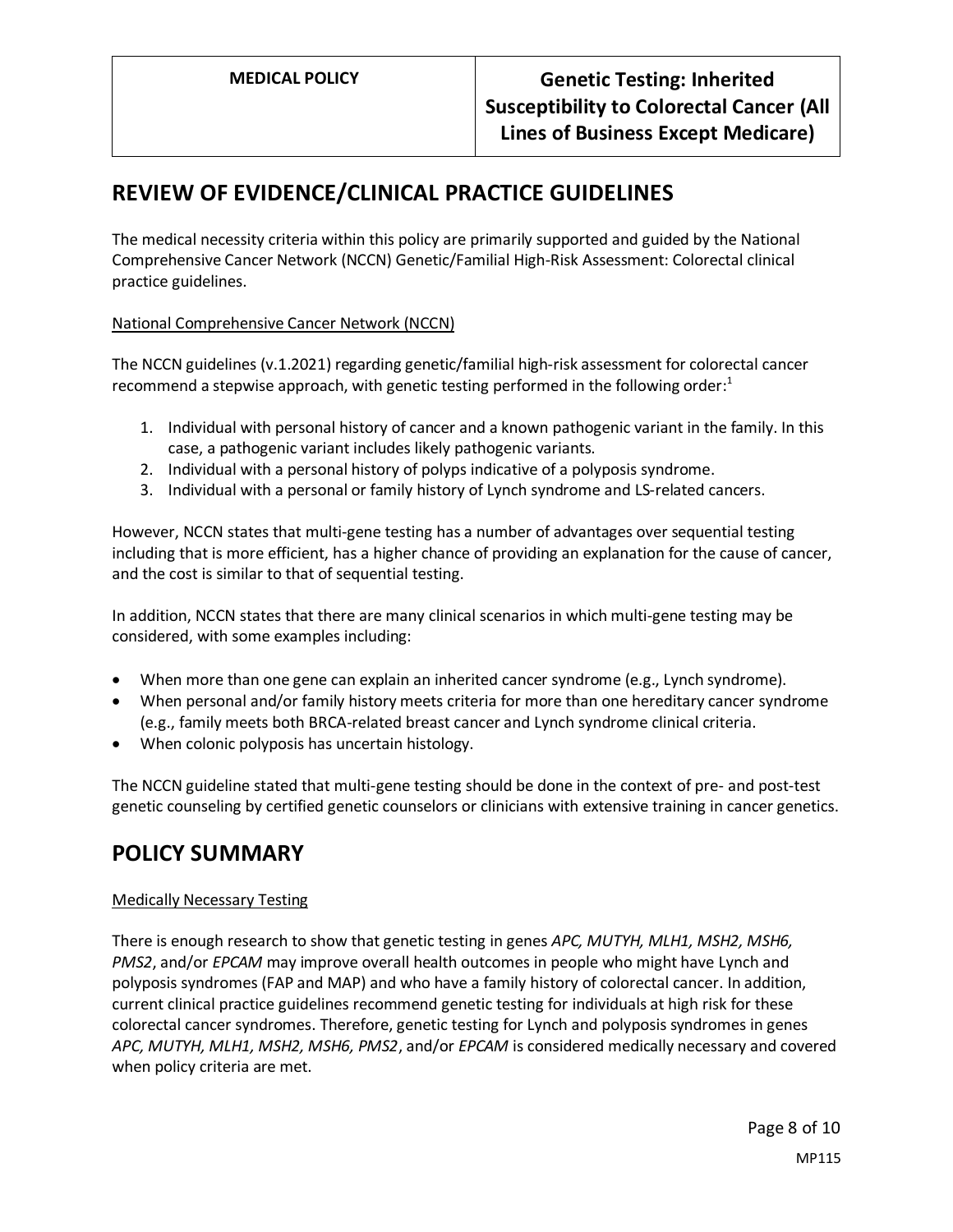## **MEDICAL POLICY Genetic Testing: Inherited Susceptibility to Colorectal Cancer (All Lines of Business Except Medicare)**

There is enough research to show that genetic testing for a *BRAF* V600E mutation or for *MLH1* promoter methylation can help improve overall health outcomes for people a personal history of cancer. This type of testing may help exclude Lynch syndrome from the list of possible diagnoses. Testing could prevent the need for additional genetic testing and directs medical management. In addition, current clinical practice guidelines recommend testing for *BRAF* V600E or *MLH1* promoter methylation as part of the evaluation of patients with specific selection criteria. Therefore, *BRAF* V600E mutation or *MLH1* promoter methylation testing may be considered medically necessary and covered when policy criteria are met.

#### Not Medically Necessary Testing

Genetic testing for Lynch and polyposis syndromes has not been shown to lead to improved health outcomes for individuals who do not have specific risk factors, as outlined in the policy criteria above. Certain testing may lead overtreatment and over-screening (more tests). One example of this type of unnecessary testing includes testing for a known familial variant that has been reported as a variant of uncertain significance (VUS). Testing of this nature leads to uncertain clinical management. In addition, current clinical practice guidelines do not support testing in these situations. Therefore, genetic testing for Lynch and polyposis syndromes is considered not medically necessary and not covered when policy criteria are not met.

#### Investigational Testing

There is not enough research to show that multi-gene panel testing including genes other than *APC, MUTYH, MLH1, MSH2, MSH6, PMS2*, and/or *EPCAM* for Lynch and polyposis syndromes leads to improved health outcomes. In addition, current clinical practice guidelines do not support testing in these situations. Therefore, genetic testing for Lynch and polyposis syndromes using multi-gene panel testing including genes *other* than *APC, MUTYH, MLH1, MSH2, MSH6, PMS2*, and/or *EPCAM* is considered investigational and not covered.

## **INSTRUCTIONS FOR USE**

Company Medical Policies serve as guidance for the administration of plan benefits. Medical policies do not constitute medical advice nor a guarantee of coverage. Company Medical Policies are reviewed annually and are based upon published, peer-reviewed scientific evidence and evidence-based clinical practice guidelines that are available as of the last policy update. The Companies reserve the right to determine the application of Medical Policies and make revisions to Medical Policies at any time. Providers will be given at least 60-days notice of policy changes that are restrictive in nature.

The scope and availability of all plan benefits are determined in accordance with the applicable coverage agreement. Any conflict or variance between the terms of the coverage agreement and Company Medical Policy will be resolved in favor of the coverage agreement.